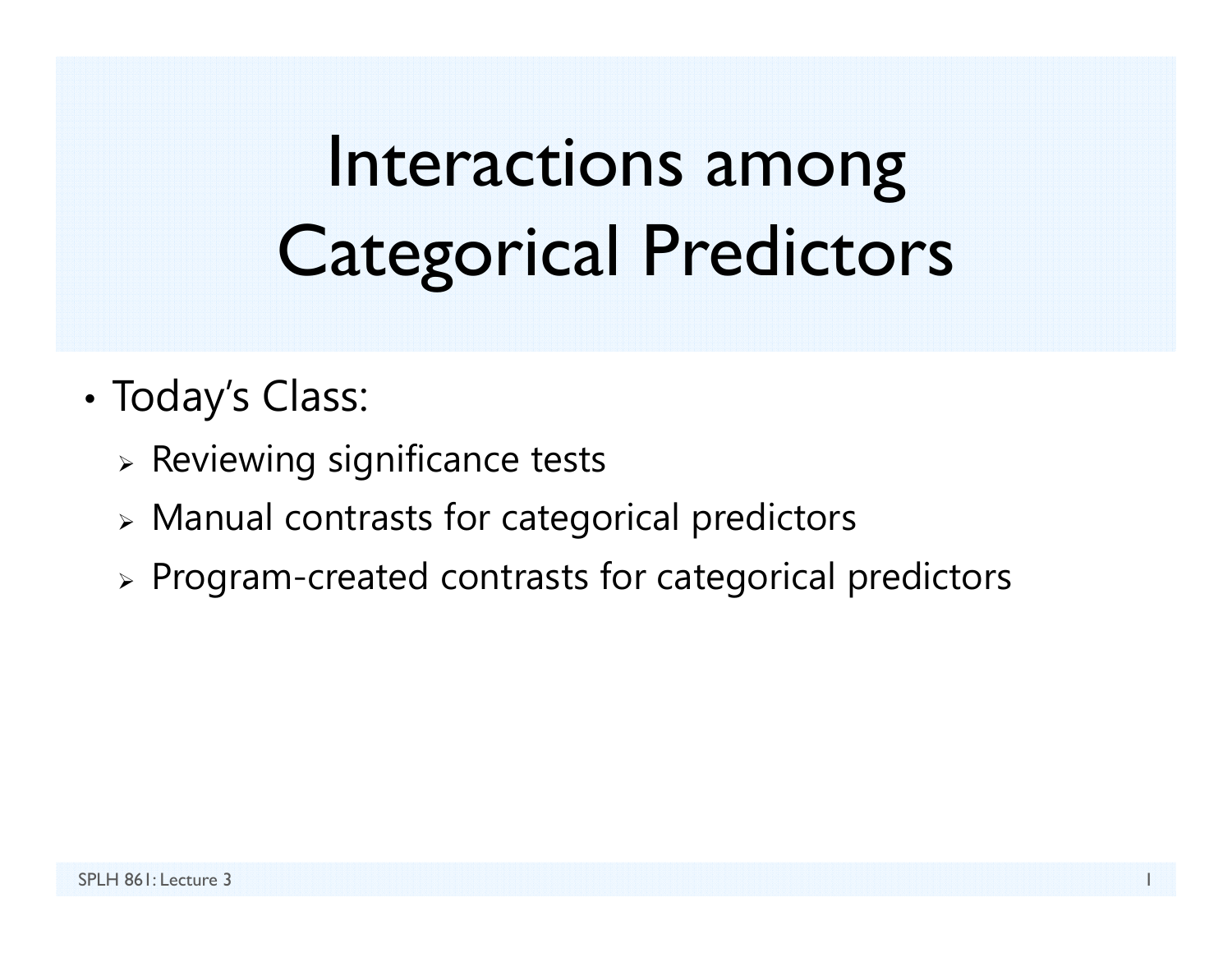# Testing Significance of Fixed Effects in the Model for the Means

- • Any **single (df=1) fixed effect** has 4-5 pieces of output:
	- **Estimate** = best guess for the fixed effect from our data
	- **Standard Error** = precision of fixed effect estimate (quality of most likely estimate)
	- > **t-value or z-value** = Estimate / Standard Error  $\rightarrow$  **Wald test**
	- *p***-value** = probability that fixed effect estimate is ≠ 0
	- **95% Confidence Interval** = Estimate ± 1.96\*SE = range in which true (population) value of estimate is expected to fall 95% of the time
- • Compare Wald test statistic to critical value at chosen level of significance (known as alpha)
- Whether the p-value is based on t or z varies by program...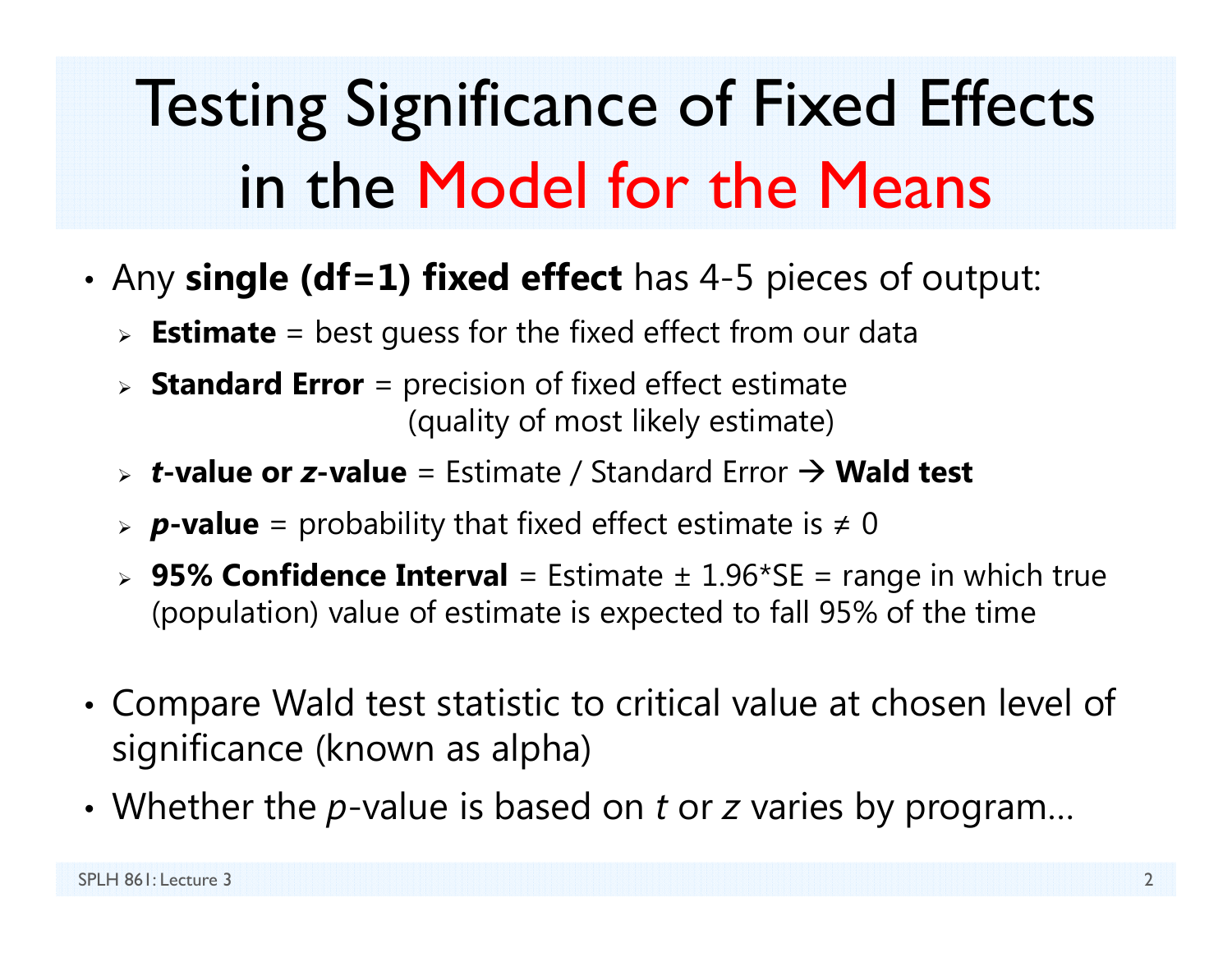## Evaluating Significance of Fixed Effects

Fixed effects can be tested via **Wald** tests: the ratio of its estimate/SE forms a statistic we compare to a distribution

|                                                                                                  | <b>Denominator DF</b><br>is assumed infinite | Denominator DF is<br>estimated instead                     |
|--------------------------------------------------------------------------------------------------|----------------------------------------------|------------------------------------------------------------|
| Numerator $DF = 1$<br>(Univariate Wald Test)                                                     | use z distribution<br>(Mplus, STATA)         | use <b>t</b> distribution<br>(SAS, SPSS)                   |
| Numerator $DF > 1$<br>(test 2+ effects at once)<br>(Multivariate Wald Test)<br>("Omnibus F-Test" | use $\chi^2$ distribution<br>(Mplus, STATA)  | use $\bm{F}$ distribution<br>(SAS, SPSS)<br>$F * df = x^2$ |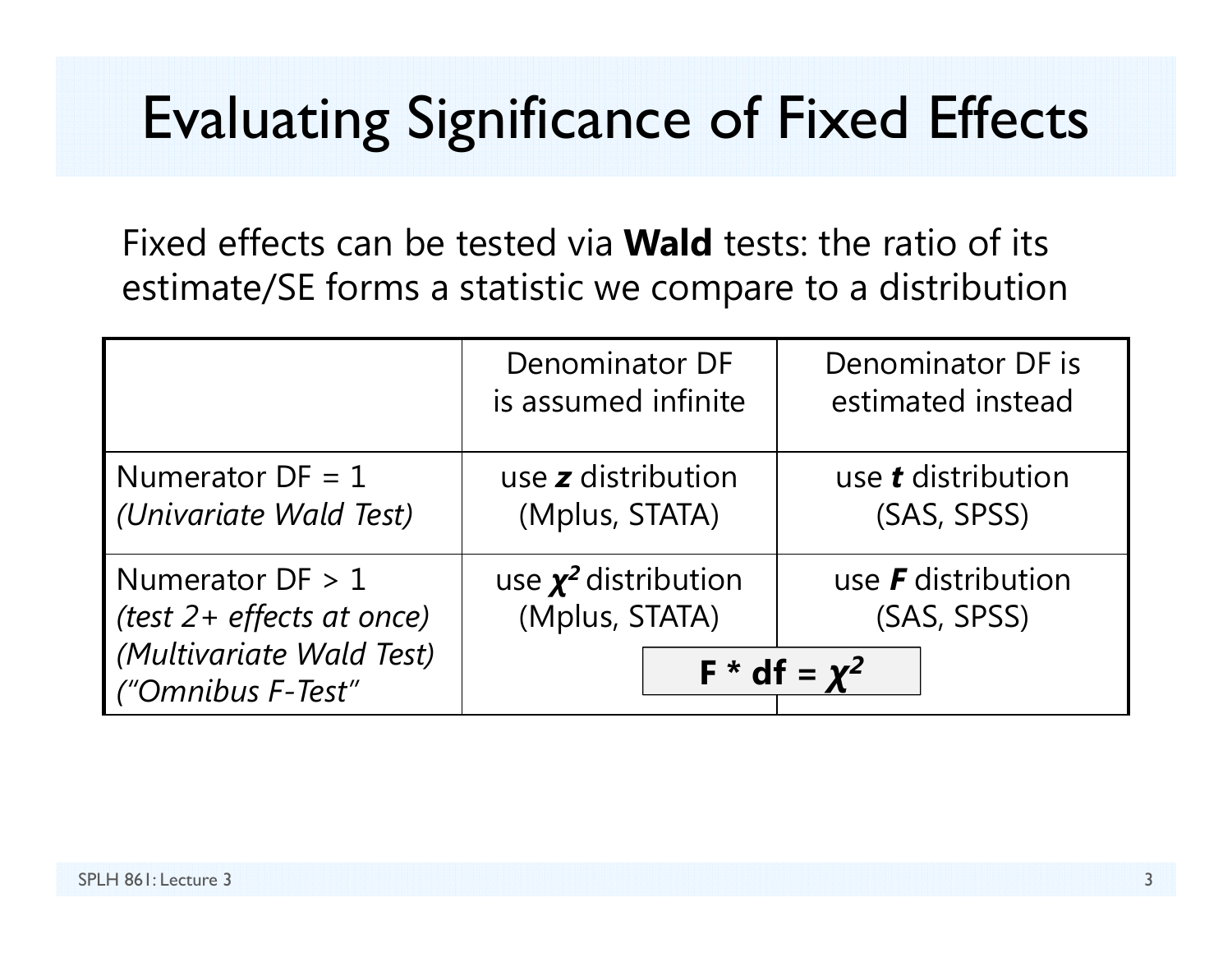#### Multivariate Wald Tests: F or χ 2

- •• Tests of more than effect at once (numerator df>1) are seen in many different contexts:
	- > Test of significance of Model R<sup>2</sup> from 0  $\rightarrow$  test of whether all regression coefficients are 0 simultaneously
	- > Test of significance of change in Model R<sup>2</sup>  $\rightarrow$  test of whether all \*new\* regression coefficients are 0 simultaneously
	- "Omnibus" ANOVA Test of whether there are any differences (in main effects or interactions) across 3+ groups
		- Provided by default for predictors designated as categorical, but can also be requested for any combination of predictors (and their main effects and interactions) via SPSS TEST, SAS CONTRAST, and STATA TEST (for c. predictors) or CONTRAST (for i. predictors)
		- WILL NOT BE USEFUL WHEN INTERACTIONS ARE PRESENT!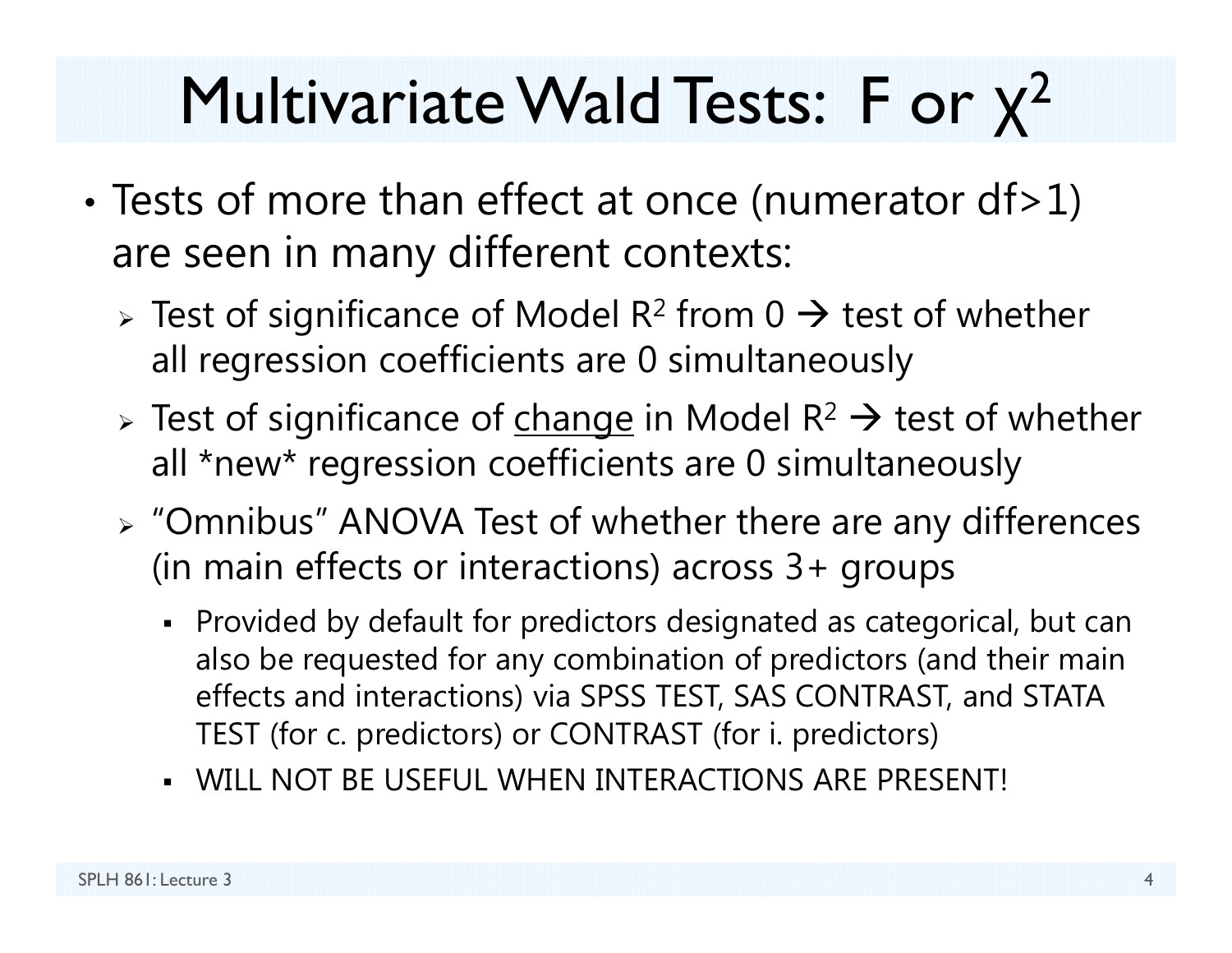# Categorical Predictors (3+ Groups)

- •Two alternatives for how to include categorical predictors
- 1. Create and include manual dummy-coded contrasts
	- > Need g−1 contrasts for g groups, added all at once, treated as continued (WITH in SPSS, by default in SAS, c. in STATA)
	- $\triangleright$  Corresponds more directly to linear more representation
	- $\triangleright$  Easier to set own reference group and contrasts of interest
- 2.Let the program create and include contrasts for you
	- Treat as categorical: BY in SPSS, CLASS in SAS, i. in STATA
		- n SPSS and SAS: reference = highest/last group; STATA: reference = lowest/first group
	- $\triangleright$  More convenient if you have many groups, want many contrasts, or have interactions among categorical predictors
	- $\triangleright$  Program marginalizes over these effects when estimating other effects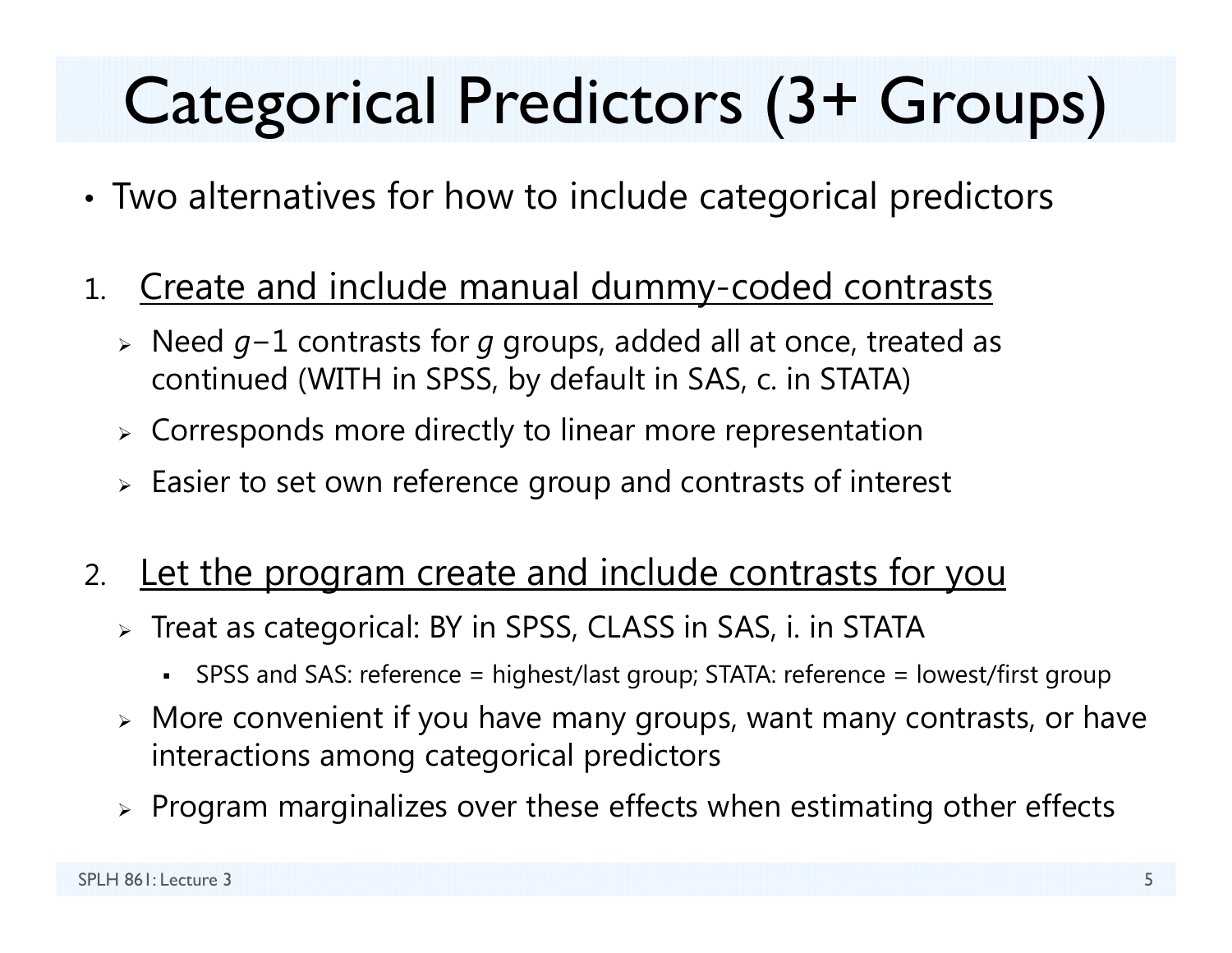## Categorical Predictors: Manual Coding

- Model:  $y_i = \beta_0 + \beta_1(dA_i) + \beta_2(dB_i) + \beta_3(dC_i) + e_i$ 
	- "Treatgroup" variable: Control=1, TreatA=2, TreatB=3, TreatC=4
	- $\triangleright$  New variables  $dA = 0, 1, 0, 0 \rightarrow$  difference between Control and TA to be created a *dB*= 0, 0, 1, 0 → difference between Control and TB for the model:  $dC=$  0, 0, 0, 1  $\rightarrow$  difference between Control and TC
- • How does the model give us **all possible group differences**? By determining each group's mean, and then the difference…

| <b>Control Mean</b> | <b>Treatment A</b>       | <b>Treatment B</b>       | <b>Treatment C</b>       |  |  |
|---------------------|--------------------------|--------------------------|--------------------------|--|--|
| (Reference)         | Mean                     | <b>Mean</b>              | Mean                     |  |  |
|                     | $\beta_0 + \beta_1 dA_i$ | $\beta_0 + \beta_2 dB_i$ | $\beta_0 + \beta_3 dC_i$ |  |  |

• The model for the 4 groups directly provides 3 differences (control vs. each treatment), and indirectly provides another 3 differences (differences between treatments)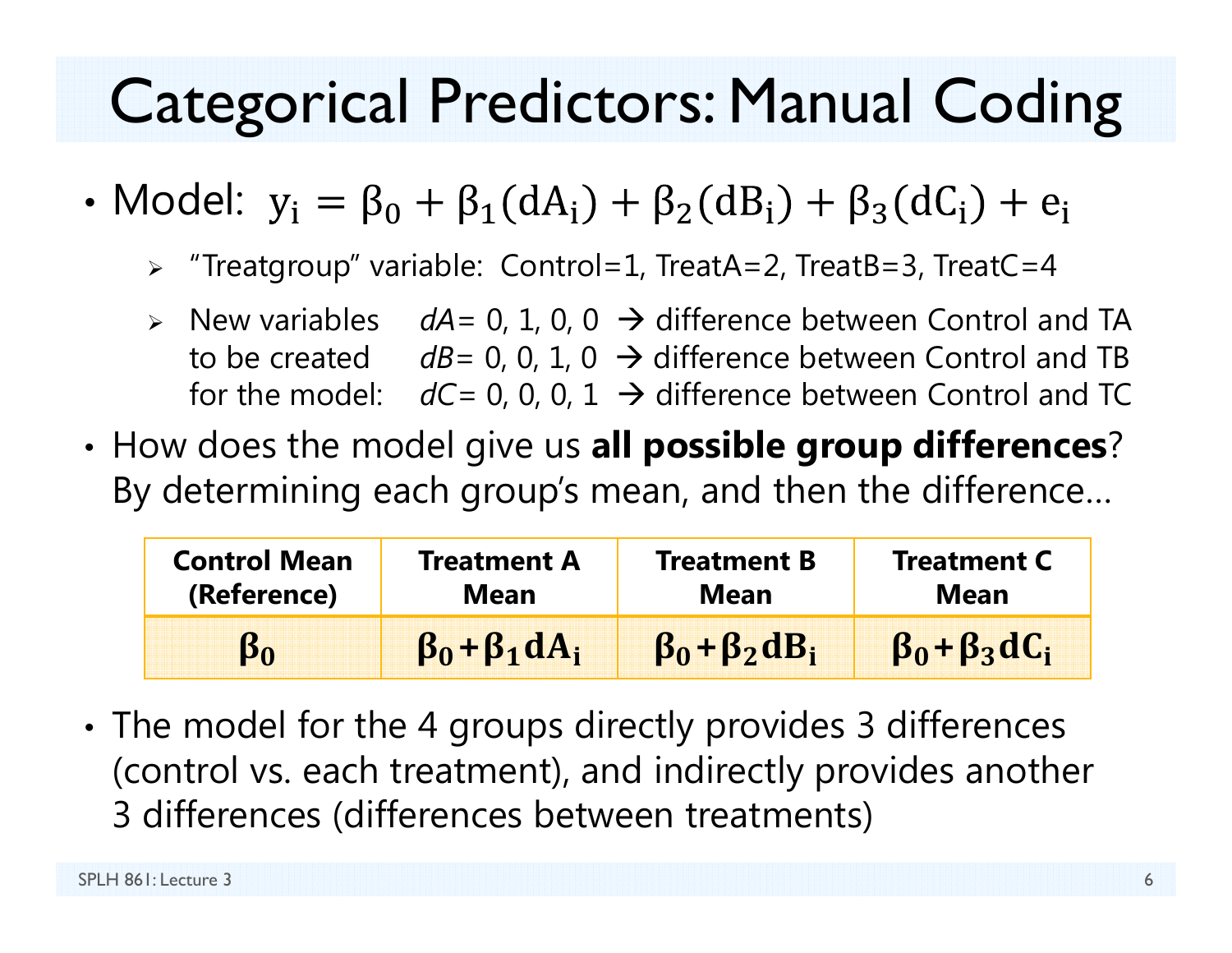## Group Differences from Dummy Codes

• Model: $y_i = \beta_0 + \beta_1(dA_i) + \beta_2(dB_i) + \beta_3(dC_i) + e_i$ 

| <b>Control Mean</b><br>(Reference) | <b>Treatment A</b><br><b>Mean</b>                    | <b>Treatment B</b><br><b>Mean</b> | <b>Treatment C</b><br><b>Mean</b> |
|------------------------------------|------------------------------------------------------|-----------------------------------|-----------------------------------|
| $\beta_0$                          | $\beta_0 + \beta_1 dA_i$                             | $\beta_0 + \beta_2 dB_i$          | $\beta_0 + \beta_3 dC_i$          |
|                                    |                                                      | Alt Group Ref Group               | <b>Difference</b>                 |
|                                    | • Control vs. TA = $(\beta_0 + \beta_1) - (\beta_0)$ |                                   | $=\beta_1$                        |
|                                    | • Control vs. TB = $(\beta_0 + \beta_2) - (\beta_0)$ |                                   | $=\beta_2$                        |
|                                    | • Control vs. TC = $(\beta_0 + \beta_3) - (\beta_0)$ |                                   | $=\beta_3$                        |
| $\cdot$ TA vs. TB =                | $(\beta_0 + \beta_2) - (\beta_0 + \beta_1)$          |                                   | $= \beta_2 - \beta_1$             |
| $\cdot$ TA vs. TC =                | $(\beta_0 + \beta_3) - (\beta_0 + \beta_1)$          |                                   | $= \beta_3 - \beta_1$             |
| $\cdot$ TB vs. TC =                | $(\beta_0 + \beta_3) - (\beta_0 + \beta_2)$          |                                   | $= \beta_3 - \beta_2$             |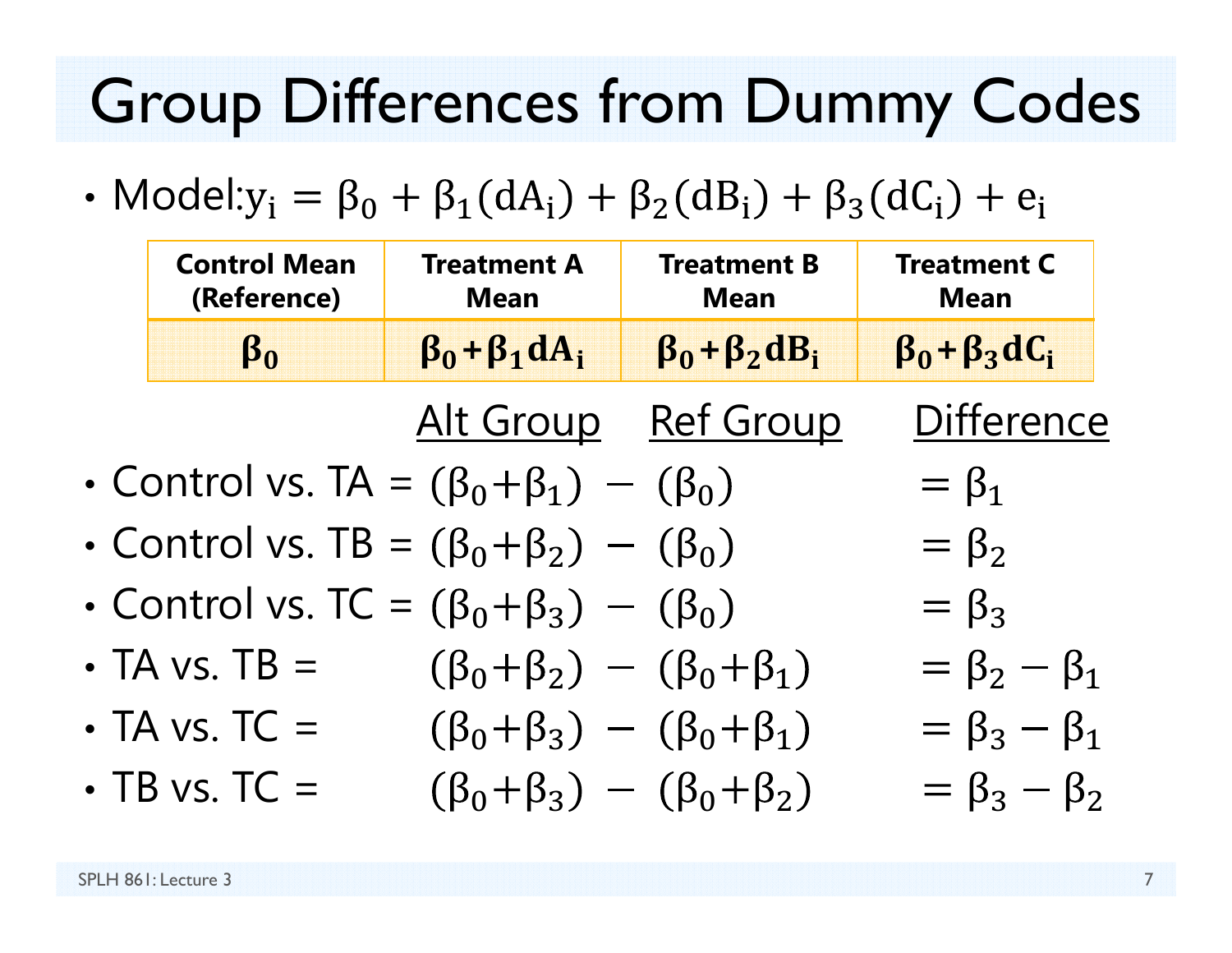## TESTs when using dummy codes

|                                                                                                                        |                                             | <u>Alt Group Ref Group</u>      | <b>Difference</b>                                   |                                                                   | Note the order of the equations:                                   |
|------------------------------------------------------------------------------------------------------------------------|---------------------------------------------|---------------------------------|-----------------------------------------------------|-------------------------------------------------------------------|--------------------------------------------------------------------|
| • Control vs. TA = $(\beta_0 + \beta_1) - (\beta_0)$                                                                   |                                             |                                 | $= \beta_1$                                         |                                                                   | the reference group mean                                           |
| • Control vs. TB = $(\beta_0 + \beta_2) - (\beta_0)$                                                                   |                                             |                                 | $= \beta_2$                                         |                                                                   | is subtracted from<br>the alternative group mean.                  |
| • Control vs. TC = $(\beta_0 + \beta_3) - (\beta_0)$                                                                   |                                             |                                 | $= \beta_3$                                         |                                                                   |                                                                    |
| $\cdot$ TA vs. TB =                                                                                                    | $(\beta_0 + \beta_2) - (\beta_0 + \beta_1)$ |                                 | $= \beta_2 - \beta_1$                               |                                                                   | In SAS ESTIMATE statements (or                                     |
| $\cdot$ TA vs. TC =                                                                                                    | $(\beta_0 + \beta_3) - (\beta_0 + \beta_1)$ |                                 | $= \beta_3 - \beta_1$                               |                                                                   | SPSS TEST or STATA LINCOM),<br>the variables refer to their betas: |
| $\cdot$ TB vs. TC =                                                                                                    | $(\beta_0 + \beta_3) - (\beta_0 + \beta_2)$ |                                 | $= \beta_3 - \beta_2$                               |                                                                   | the numbers refer to the                                           |
|                                                                                                                        |                                             |                                 |                                                     |                                                                   | operations of their betas.                                         |
| ECHO 'Differences among 4 groups'.<br>MIXED y WITH dA dB dC /METHOD = REML<br>$/FIXED = dA dB dC$<br>/TEST<br>$\equiv$ |                                             |                                 | /PRINT<br>"Omnibus F-test" dA 1; dB 1; dC 1         | $=$                                                               | SOLUTION TESTCOV                                                   |
| $/$ TEST                                                                                                               |                                             | "Control Mean" intercept 1 dA 0 |                                                     | dB<br>$0$ dC $0$                                                  | Intercepts are used only                                           |
| "TA Mean"<br>$/$ TEST<br>$=$<br>"TB Mean"<br>$/$ TEST<br>$=$                                                           |                                             |                                 | intercept 1 dA 1<br>intercept 1 dA 0                | dB<br>dC 0<br>$\mathbf 0$<br>dB 1<br>dC<br>- 0                    | in predicted outcomes.                                             |
| "TC Mean"<br>$/$ TEST<br>$\equiv$                                                                                      |                                             | intercept 1 dA 0                |                                                     | $0 \, dC$<br>dB                                                   |                                                                    |
| /TEST<br>$=$                                                                                                           | "Mean: Control vs.                          | TA" dA                          | $\mathbf{1}$<br>dB                                  | $dC$ 0<br>$\mathbf 0$                                             | Positive values indicate                                           |
| $/$ TEST<br>"Mean:<br>$=$<br>/TEST<br>$=$                                                                              | Control<br>"Mean: Control vs.               | TB"<br>VS.<br>TC"               | $\mathbf{0}$<br>dB<br>dA<br>dB<br>dA<br>$\mathbf 0$ | dC <sub>0</sub><br>$\mathbf 1$<br>dC <sub>1</sub><br>$\mathbf{0}$ | addition; negative values                                          |
| $/TEST = "Mean: TA vs. TB"$                                                                                            |                                             |                                 | dA -1<br>dB                                         | $dC$ 0<br>$\mathbf 1$                                             | indicate subtraction.                                              |

**/TEST <sup>=</sup>"Mean: TA vs. TC" dA -1 dB 0 dC 1 /TEST <sup>=</sup>"Mean: TB vs. TC" dA 0 dB -1 dC 1.**

SPLH 861: Lecture 3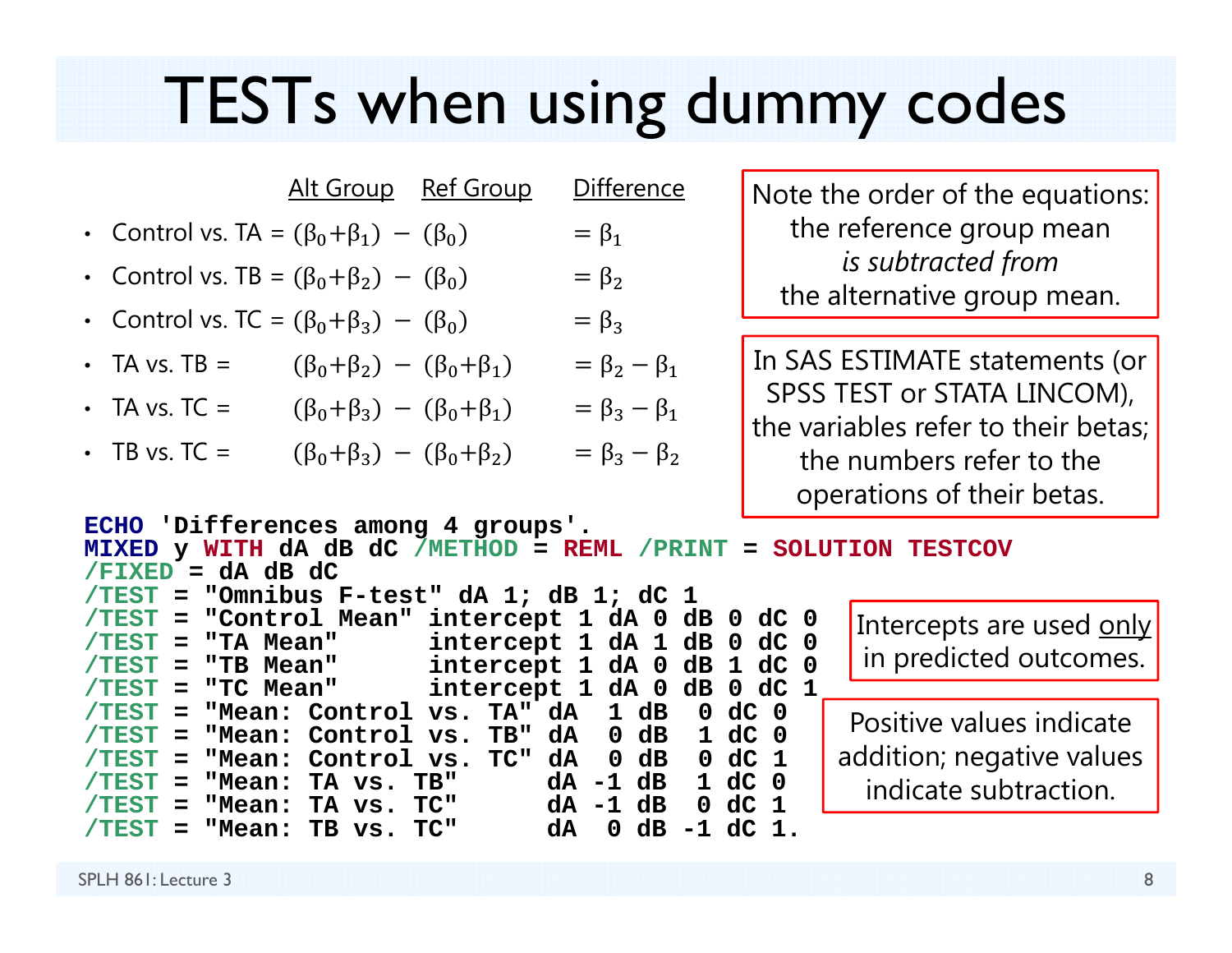#### Interactions with manual group differences

- • When doing manual contrasts, interactions have to be specified with each group contrast as well
- • $\bm{\cdot}$  For example, adding interaction with age (0=85):

$$
y_{i} = \beta_{0} + \beta_{1}(dA_{i}) + \beta_{2}(dB_{i}) + \beta_{3}(dC_{i})
$$
  
+  $\beta_{4}(Age_{i} - 85) + \beta_{5}(dA_{i})(Age_{i} - 85)$   
+  $\beta_{7}(dB_{i})(Age_{i} - 85) + \beta_{8}(dC_{i})(Age_{i} - 85) + e_{i}$ 

```
ECHO 'Group by Age (0=85)'. 
MIXED y WITH dA dB dC age /METHOD = REML /PRINT = SOLUTION TESTCOV
/FIXED = dA dB dC age dA*age dB*age dC*age
/TEST ="Omnibus main effect F-test" dA 1; dB 1; dC 1
/TEST ="Omnibus interaction F-test" dA*age 1; dB*age 1; dC*age 1
/TEST ="Age Slope for Control" age 1 dA*age 0 dB*dage 0 dC*age 0
/TEST ="Age Slope for Treat A" age 1 dA*age 1 dB*dage 0 dC*age 0
/TEST ="Age Slope for Treat B" age 1 dA*age 0 dB*dage 1 dC*age 0
/TEST ="Age Slope for Treat C" age 1 dA*age 0 dB*dage 0 dC*age 1
/TEST ="Age Slope: Control vs. Treat A" dA*age 1 dB*dage 0 dC*age 0
/TEST ="Age Slope: Control vs. Treat B" dA*age 0 dB*dage 1 dC*age 0
/TEST ="Age Slope: Control vs. Treat C" dA*age 0 dB*dage 0 dC*age 1
/TEST ="Age Slope: Treat A vs. Treat B" dA*age -1 dB*dage 1 dC*age 0 
/TEST ="Age Slope: Treat A vs. Treat C" dA*age -1 dB*dage 0 dC*age 1 
/TEST ="Age Slope: Treat B vs. Treat C" dA*age 0 dB*dage -1 dC*age 1.
```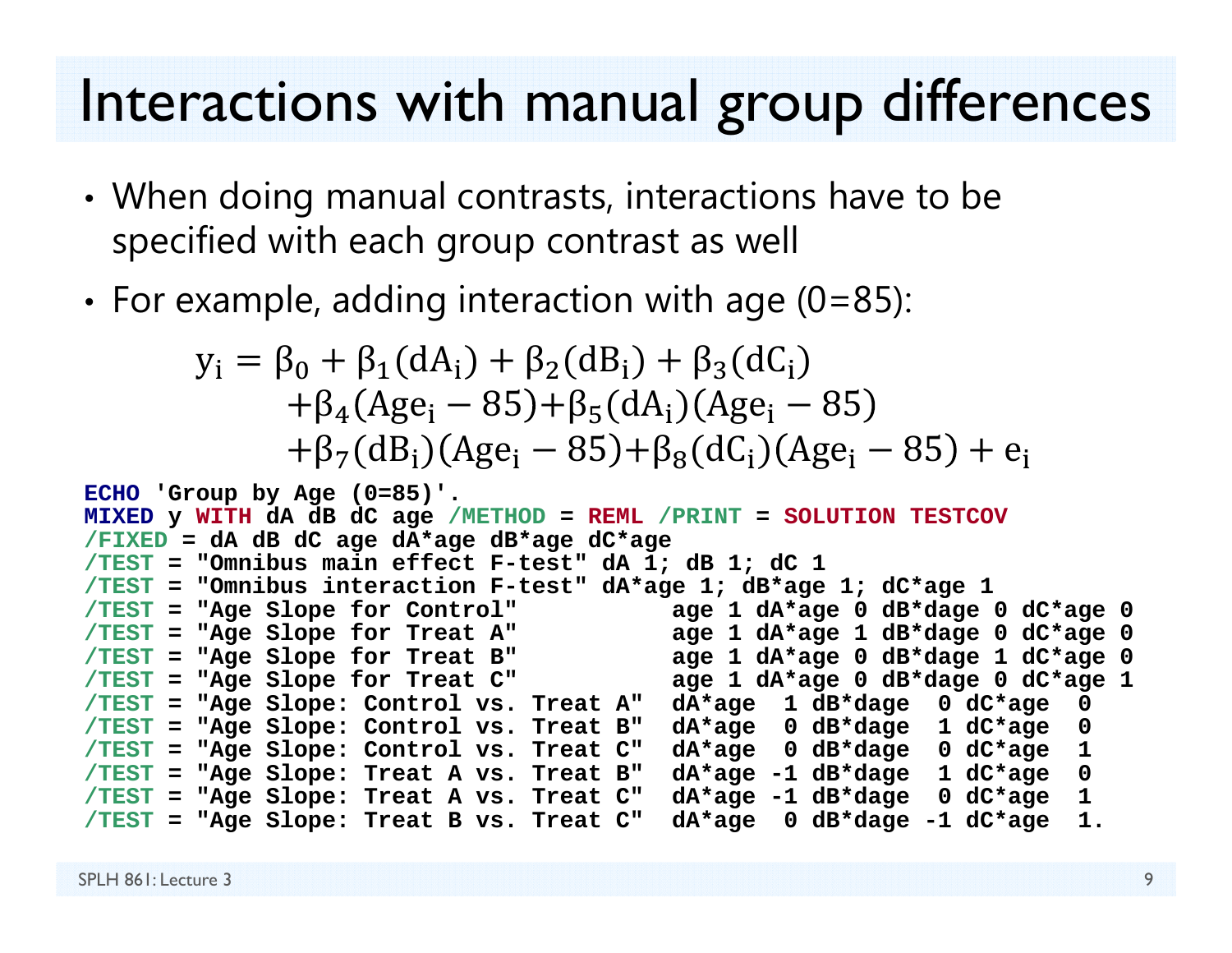# Using BY/CLASS/i. statements instead

- • Designate as "categorical" in program syntax
	- $\triangleright$  If you let SAS/SPSS do the dummy coding via CLASS/BY, then the **highest/last group is default reference**
		- Hard to change reference group (must re-code variable)
		- "Type III test of fixed effects" provide omnibus tests by default
		- LSMEANS/EMMEANS can be used to get all means and comparisons without specifying each individual contrast
	- $\triangleright$  If you let STATA do the dummy coding via i.group, then the **lowest/first group is reference** 
		- - Easy to change reference group, e.g., last = ref  $\bm{\rightarrow}$  ib(last).group
		- CONTRAST used to get omnibus tests instead of TEST
		- MARGINS can be used to get all means and comparisons with much less code than describing each individual contrast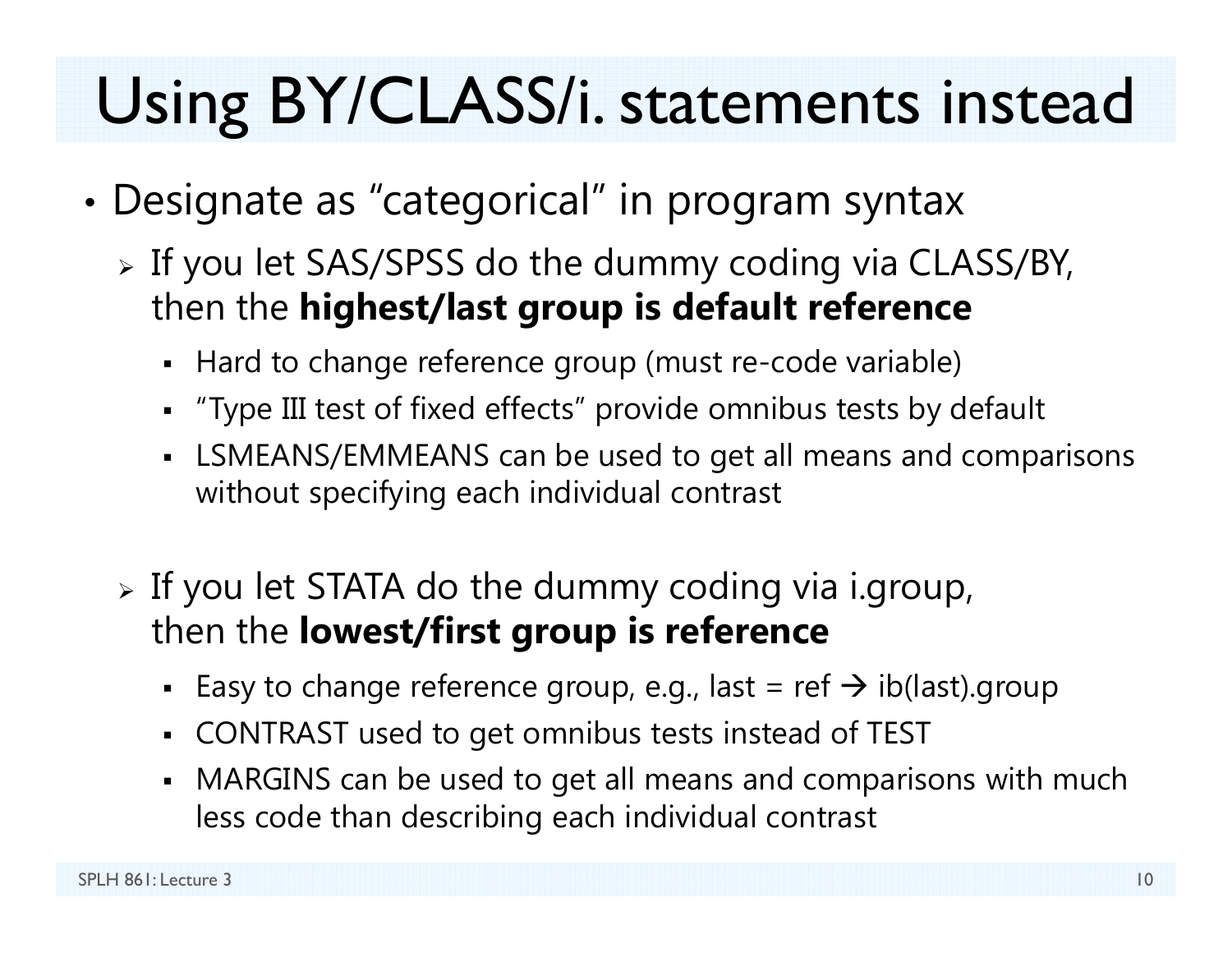#### Main Effects of "Categorical" Predictors

```
ECHO 'Differences among 4 groups'. 
MIXED y BY treatgroup /METHOD = REML /PRINT = SOLUTION TESTCOV
/FIXED = treatgroup
/EMMEANS = TABLES(treatgroup) COMPARE(treatgroup)
```
**OR write all of the below instead of EMMEANS line… note that one value has to be given for each possible level of the categorical predictor**

|  | /TEST = "Control Mean"     | intercept 1 treatgroup 1 0 0 0 |                                                              |                         |                      |
|--|----------------------------|--------------------------------|--------------------------------------------------------------|-------------------------|----------------------|
|  | $/TEST = "T1 Mean"$        | intercept 1 treatgroup 0 1 0 0 |                                                              |                         | Here, 1 means for    |
|  | $/TEST = "T2 Mean"$        | intercept 1 treatgroup 0 0 1 0 |                                                              |                         | that group only      |
|  | $/TEST = "T3 Mean"$        | intercept 1 treatgroup 0 0 0 1 |                                                              |                         |                      |
|  |                            |                                |                                                              |                         |                      |
|  | $/TEST = "Control vs. TI"$ | treatgroup                     | $-1$ 1 0 0                                                   |                         |                      |
|  | $/TEST = "Control vs. T2"$ | treatgroup                     | $1\quad 0$<br>$-1$ 0                                         |                         | Contrasts must       |
|  | $/TEST = "Control vs. T3"$ | treatgroup                     | $\overline{\mathbf{0}}$<br>$\overline{\mathbf{1}}$<br>$-1$ 0 |                         | sum to 0; here       |
|  | $/TEST = T1 vs. T2"$       | treatgroup                     | $0 -1 1$                                                     | $\overline{\mathbf{0}}$ | $-1$ = ref, 1 = alt, |
|  | $/TEST = T1 vs. T3"$       | treatgroup $0 -1 0$            | $\blacksquare$                                               |                         | and $0 =$ ignore     |
|  | $/TEST = T2 vs. T3"$       | treatgroup                     | $0 - 1$<br>$\mathbf{O}$                                      |                         |                      |

**Can also make up whatever contrasts you feel like:**

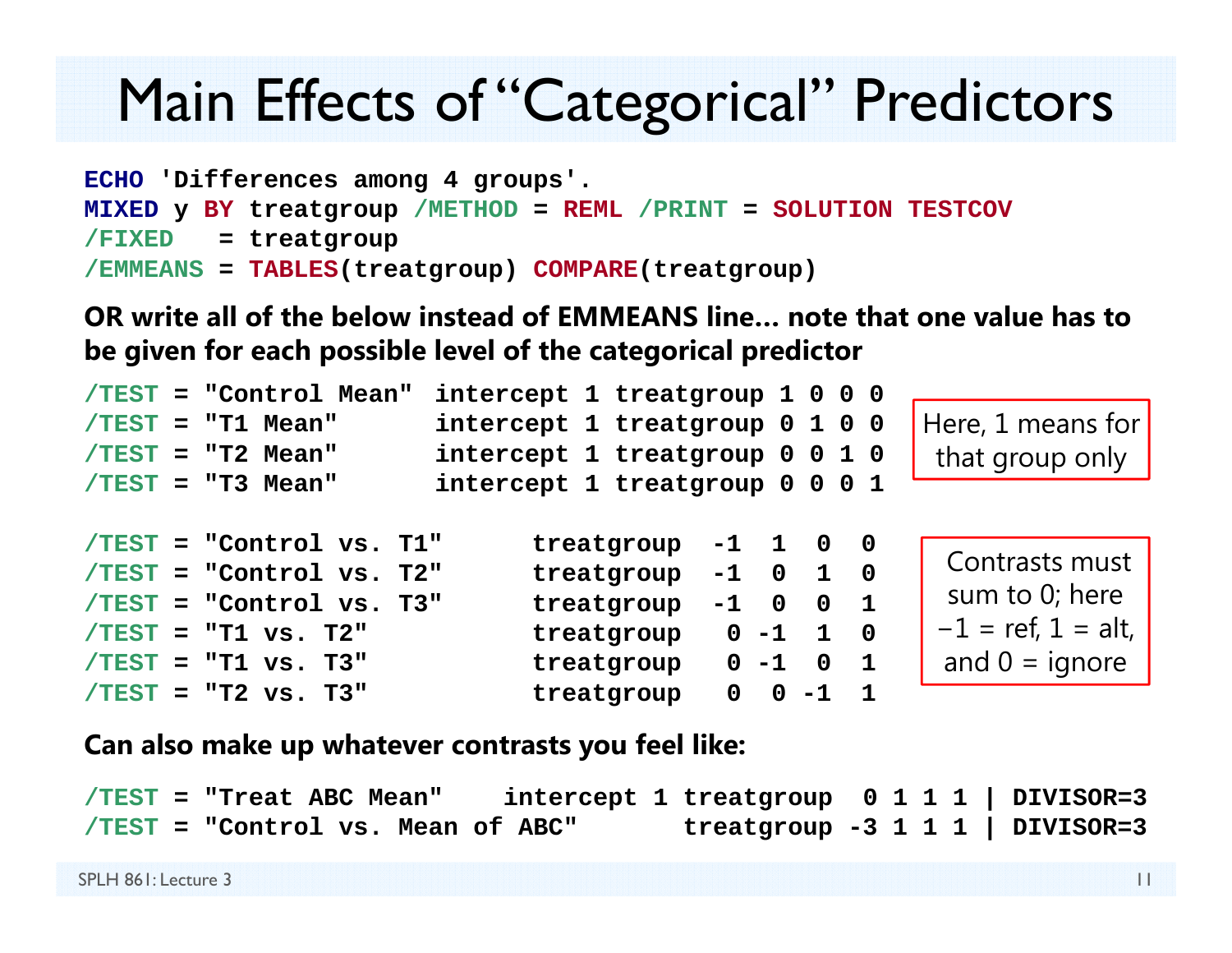#### Interactions with "Categorical" Predictors

**ECHO 'Group by Age (same model via categorical group)'. MIXED y BY treatgroup WITH age /METHOD = REML /PRINT = SOLUTION /FIXED = treatgroup age treatgroup\*age**

**In requesting means, have to specify at what level of the other predictors:**

```
/EMMEANS = TABLES(treatgroup) COMPARE(treatgroup) WITH(age=0)
```

| In requesting anything, always have to say for what group(s): |  |  |  |                                                    |                              |                | Here, 1 means for |                         |                       |
|---------------------------------------------------------------|--|--|--|----------------------------------------------------|------------------------------|----------------|-------------------|-------------------------|-----------------------|
|                                                               |  |  |  | /TEST = "Age Slope: Control"                       | age 1 treatgroup*age 1 0 0 0 |                |                   |                         | that group only, but  |
|                                                               |  |  |  | /TEST = "Age Slope: Treat A"                       | age 1 treatgroup*age 0 1 0 0 |                |                   |                         | now it's referring to |
|                                                               |  |  |  | /TEST = "Age Slope: Treat B"                       | age 1 treatgroup*age 0 0 1 0 |                |                   |                         |                       |
|                                                               |  |  |  | /TEST = "Age Slope: Treat C"                       | age 1 treatgroup*age 0 0 0 1 |                |                   |                         | the age slope         |
|                                                               |  |  |  |                                                    |                              |                |                   |                         |                       |
|                                                               |  |  |  | /TEST = "Age Slope: Control vs. TA" treatgroup*age |                              | $-1 \quad 1$   | $\mathbf 0$       | $\overline{\mathbf{0}}$ | Contrasts must        |
|                                                               |  |  |  | /TEST = "Age Slope: Control vs. TB" treatgroup*age |                              | $-1$ 0         | $1\quad 0$        |                         |                       |
|                                                               |  |  |  | /TEST = "Age Slope: Control vs. TC" treatgroup*age |                              | $-1$ 0         | $0\quad 1$        |                         | sum to 0; here        |
|                                                               |  |  |  | /TEST = "Age Slope: TA vs. TB"                     | treatgroup*age               | $0 -1 1 0$     |                   |                         | $-1$ = ref, 1 = alt,  |
|                                                               |  |  |  | /TEST = "Age Slope: TA vs. TC"                     | treatgroup*age               | $0 - 1 0 1$    |                   |                         | and $0 =$ ignore      |
|                                                               |  |  |  | /TEST = "Age Slope: TB vs. TC"                     | treatgroup*age               | $0 \t 0 \t -1$ |                   | 1                       |                       |

**Can also make up whatever contrasts you feel like:**

|  | $/TEST = "Age Slope: Mean across ABC"$ |  |  | age 1 treatgroup*age $0 1 1 1$   DIVISOR=3 |  |  |  |
|--|----------------------------------------|--|--|--------------------------------------------|--|--|--|
|  | /TEST = "Age Slope: Control vs ABC"    |  |  | treatgroup*age -3 1 1 1   DIVISOR=3        |  |  |  |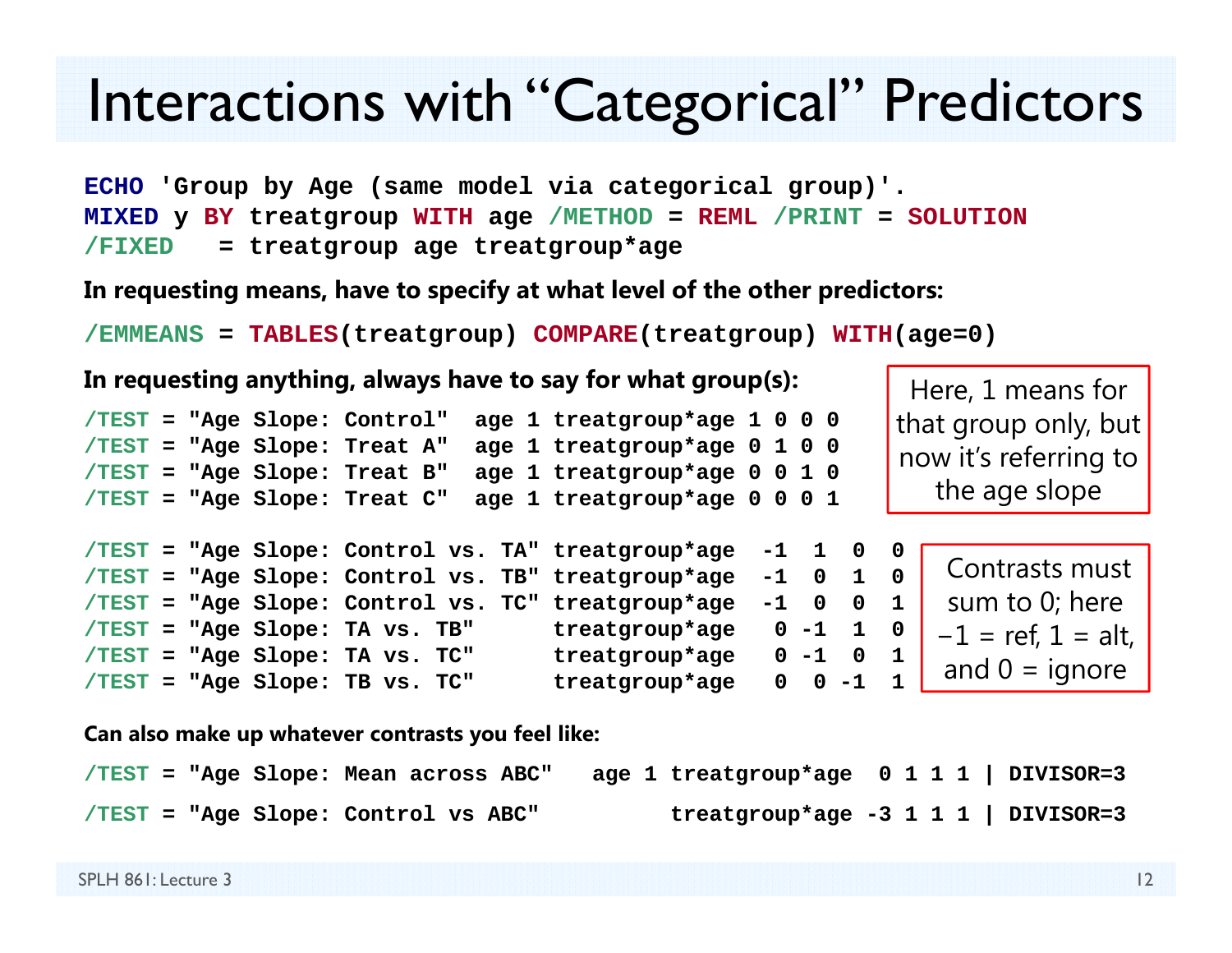## Categorical Predictors = Marginal Effects

- • Letting the program build contrasts for categorical predictors (instead of creating manual dummy codes) does the following:
	- Allows LSMEANS/EMMEANS/MARGINS (for cell means and differences)
	- $\triangleright$  Provides omnibus (multiple df) group F-tests (or  $\chi^2$  tests)
	- **Marginalizes the group effect across interacting predictors**   $\rightarrow$  omnibus F-tests represent marginal main effects (instead of simple)
	- e.g., **/FIXED = Treatgroup Gender Treatgroup\*Gender** *(in which Treatgroup is always "categorical")*

| <b>Type 3 Tests of</b><br><b>Fixed Effects</b> | <b>Interpretation if gender is</b><br>"continuous" | Interpretation if gender<br>is "categorical" |
|------------------------------------------------|----------------------------------------------------|----------------------------------------------|
| Gender                                         | Marginal gender diff                               | Marginal gender diff                         |
| Treatgroup                                     | Group diff if gender=0                             | Marginal group diff                          |
| Treatgroup*Gender                              | Interaction                                        | Interaction                                  |